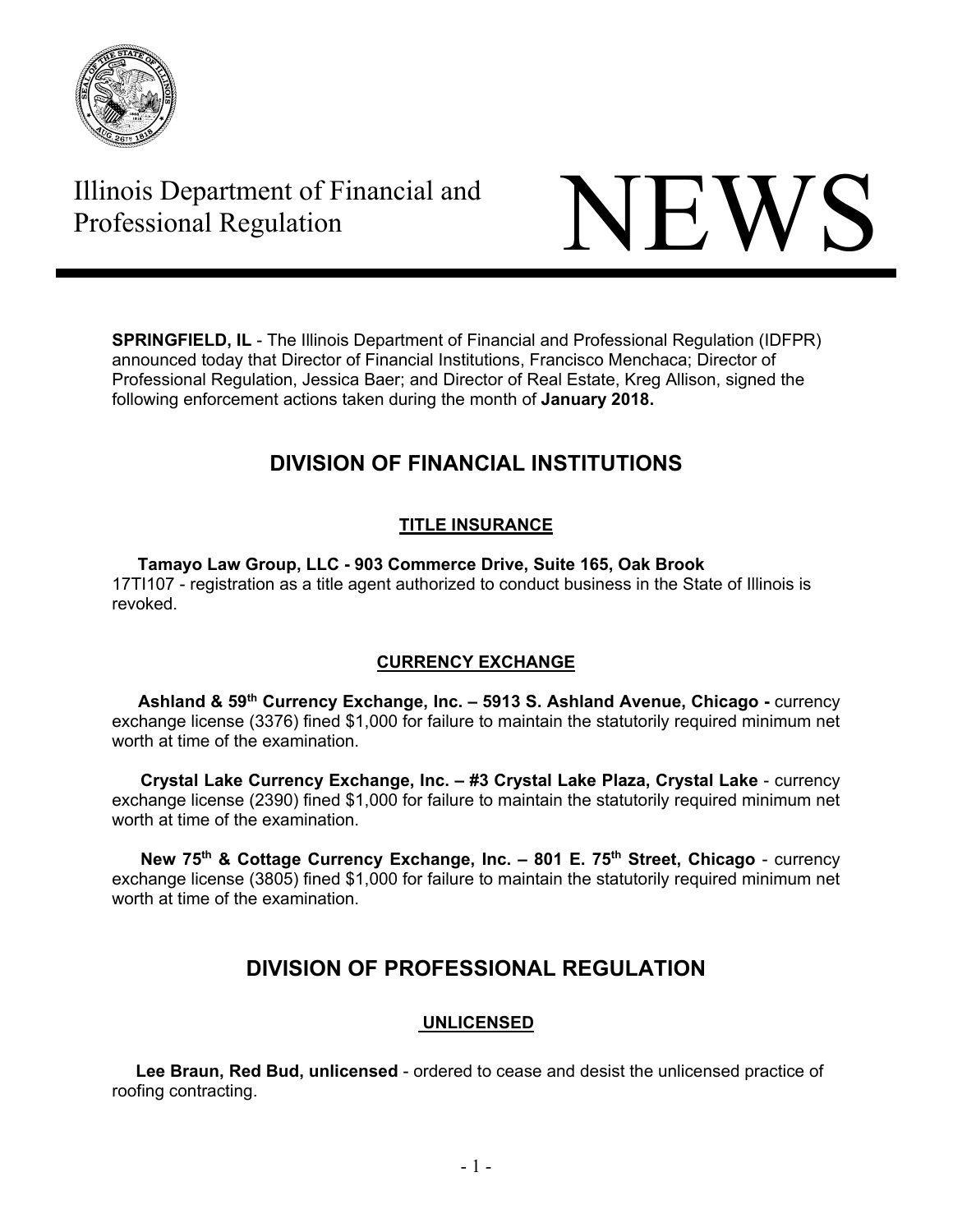**CB and I Nuclear Technology Solutions LLC, Canton, MA, unlicensed** - ordered to cease and desist the unlicensed practice as a professional engineering design firm for compensation.

 **Jim Curry, Decatur, unlicensed** - ordered to cease and desist the unlicensed practice as a roofing contractor.

 **Zhenxia Guo, Crystal Lake, unlicensed** - assessed a \$10,000 civil penalty for engaging in the business of offering massage for compensation services by employing, procuring, advising, or contracting, with individuals who are not licensed by the Department to practice as massage therapist in the state of Illinois

 **J.C. Construction, Decatur, unlicensed** - ordered to cease and desist the unlicensed practice of roofing contracting.

 **Randy Rippy, Sterling, unlicensed** - ordered to cease and desist unlicensed practice as roofing contractor and assessed a \$5,000 civil penalty.

#### **ARCHITECT**

 **Robert Heidrich, Chicago, 001013143** - architect license suspended for failure to file and/or pay Illinois state income taxes.

 **Anne Nicklin, Chicago, 001024034** - architect license suspended for failure to file and/or pay Illinois state income taxes.

#### **ATHLETICS**

 **Brian Collette, Norfolk, VA, 0021690800024** - FCMA contestant license suspended for three months effective retroactive to February 24, 2017 for testing positive for marijuana.

#### **ATHLETIC TRAINER**

 **Larry Love, Lombard, 096000788** - athletic trainer license placed in refuse to renew status because of holding himself out as an actively licensed athletic trainer in the state of Illinois, while his license was in "Not Renewed" status.

#### **BARBER, COSMETOLOGY, ESTHETICS, NAIL TECHNOLOGY and HAIR BRAIDING**

 **Tonya Allen, Kenney, 011233257** - cosmetologist license suspended for failure to file and/or pay Illinois state income taxes.

 **Jasmine Arias, Rockdale, 131012718** - esthetician license issued and placed on probation for one year based on felony convictions and unprofessional conduct.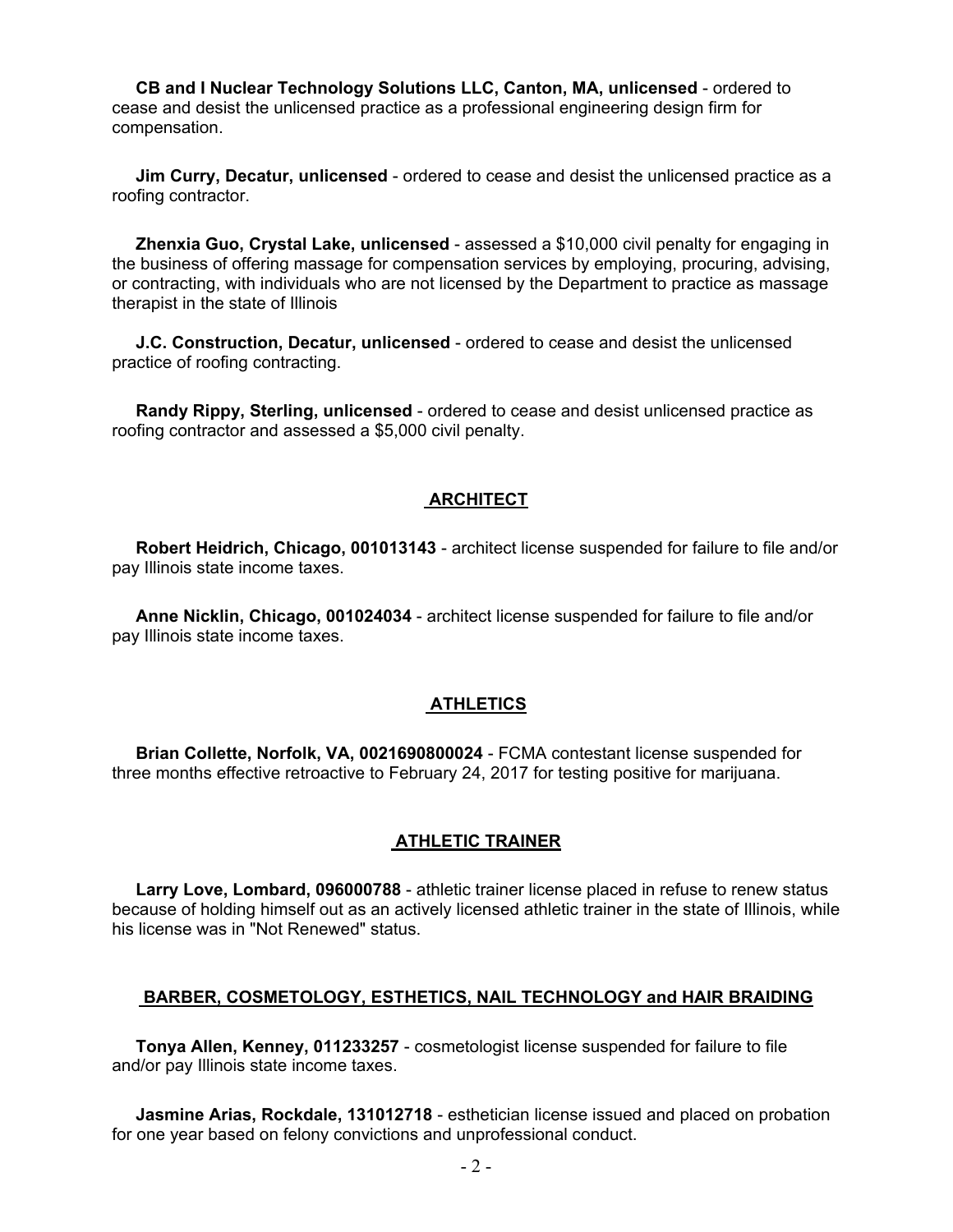**Rosa Ascencio, Chicago, 011253501** - cosmetologist license suspended for failure to file and/or pay Illinois state income taxes.

 **Jason Brown, Clinton, 006064858** - barber license indefinitely suspended for being more than 30 days delinquent in the payment of child support.

 **Cosmetology Training Center, Stone Park, 013000730** - cosmetology school license placed on probation for one year based on repeated violation of Act; failure to implement disciplinary and grievance procedures; and failure to adhere to refund policies as required.

 **Leana Decker, Lincoln, 169027333** - nail technician license issued and placed on probation to terminate on March 1, 2022 due to a prior criminal conviction.

 **Alessia Elerby, Bolingbrook, 011169923** - cosmetologist license suspended for failure to file and/or pay Illinois state income taxes.

 **In the Cut Hair Studios Inc., Elgin, 189017478** - salon license reprimanded and fined \$450 for aiding and assisting the unlicensed practice of barbering or cosmetology.

 **Gurwinder Kaur, Woodridge, 011312755** - cosmetologist license indefinitely suspended for a minimum of one year due to submitting falsified documents to obtain the cosmetologist license.

 **Helen Nguyen, Lincolnwood, 169016617** - nail technician license reprimanded and fined \$250 for exceeding the scope of her nail technician license by providing hair removal services.

 **Jennifer O'Leary, Elmhurst, 131000339** - esthetician license restored with reprimand and fined \$250 based on material misstatement to Department.

 **John Polk, South Holland, 006063809** - barber license suspended for failure to file and/or pay Illinois state income taxes.

 **Vilayphone Songkharm, Elgin, 169024675** - nail technician license suspended for failure to file and/or pay Illinois state income taxes.

 **Doreen Stokes, Ramsey, 011182774** - cosmetologist license suspended for failure to file and/or pay Illinois state income taxes.

 **Trish Nails & Spa, Danville, 189013479** - salon license indefinitely suspended based on aiding and assisting unlicensed practice of nail technology.

 **Waves N Fades LLC, Kewanee, 189017805** - salon license reprimanded and fined \$300 for operating as a shop prior to obtaining certificate of registration in the state of Illinois and aiding and assisting the unlicensed practice of barbering or cosmetology.

 **Celine Whitaker, Chicago, 258000258** - hair braiding license restored to two-year probation effective upon payment of fees and filing of forms.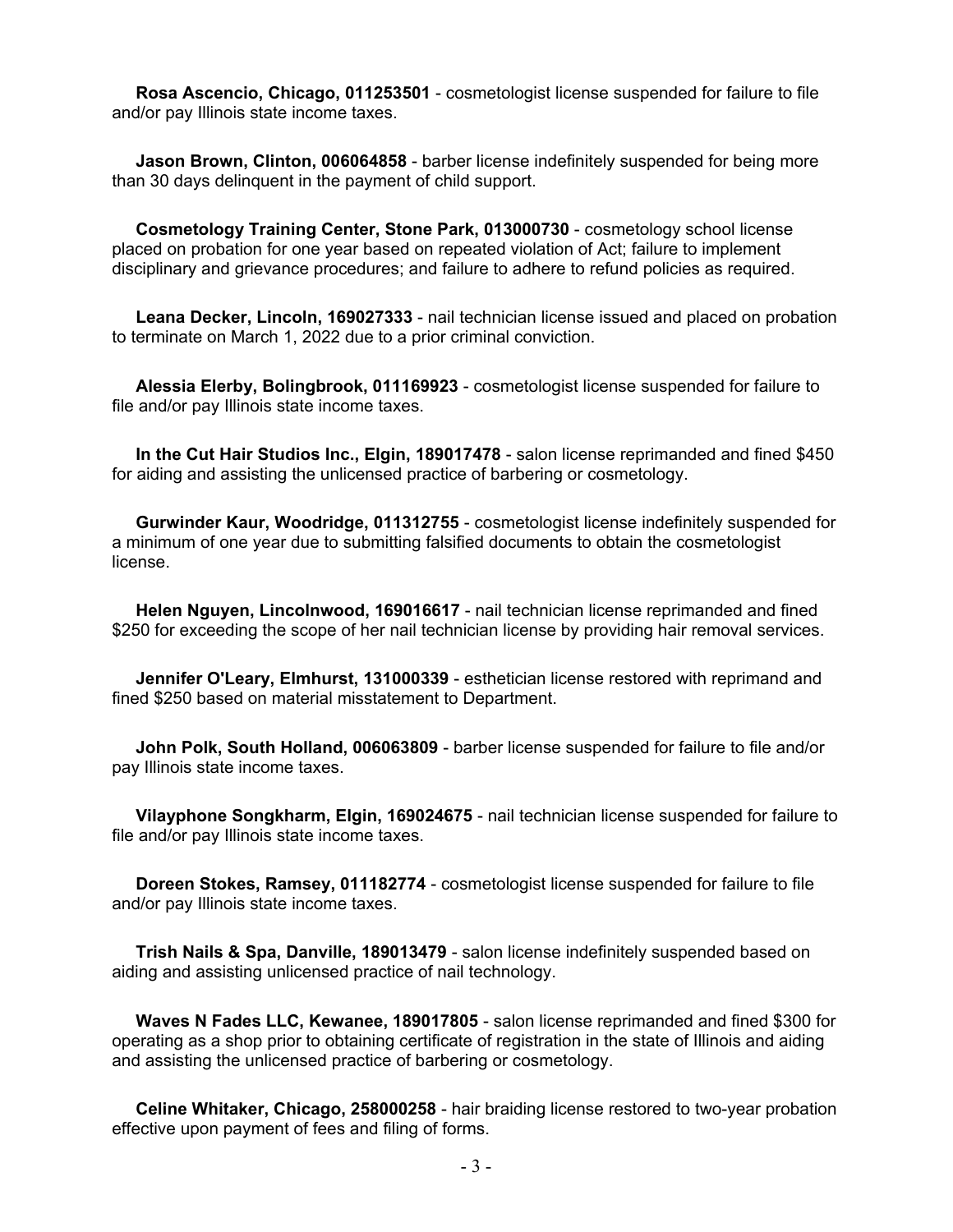**Hannah Willing, Quincy, 011317526** - cosmetologist license issued with reprimand and fined \$250 for the unlicensed practice of cosmetology.

## **DENTISTRY**

 **Stephen Anderson, Granite City, 019015854** - dentist license suspended for failure to file and/or pay Illinois state income taxes.

 **Athina Danigeles, Chicago, 019020718** - dental license revoked for a minimum of eight years and fined \$10,000 due to conviction of a crime under the laws of any jurisdiction of the United States that is a felony under the laws of this State.

## **DETECTIVE, ALARM, SECURITY, FINGERPRINT VENDOR AND LOCKSMITH**

 **Antwon Adams, Chicago, 129333002** - permanent employee registration card indefinitely suspended for a minimum of six months due to a criminal conviction and failure to report such conviction.

 **Clarence Allen, Chicago, 129372421** - permanent employee registration card placed in refuse to renew status for failure to appear for a disciplinary conference.

 **James Allen, Chicago, 129383983** - permanent employee registration card suspended for failure to file and/or pay Illinois state income taxes.

 **Brandon Allison, Chicago, 129401347** - permanent employee registration card indefinitely suspended for being more than 30 days delinquent in child support.

 **Deante Allison, Chicago, 129375340** - permanent employee registration card placed in refuse to renew status for failure to report an arrest and conviction for misdemeanor possession/storage of weapons.

 **Sean Alston, Chicago, 129379365** - permanent employee registration card placed in refuse to renew status for failure to appear for a disciplinary conference.

 **Mitchell Arnstein, Oak Lawn, 129309018** - permanent employee registration card suspended for failure to file and/or pay Illinois state income taxes.

 **Dwayne Askew, Chicago, 129185584** - permanent employee registration card indefinitely suspended for being more than 30 days delinquent in the payment of child support.

 **Lamont Bailey, Hammond, IN, 129420076** - permanent employee registration card issued and placed on non-reporting probation for two years due to criminal conviction and failure to report.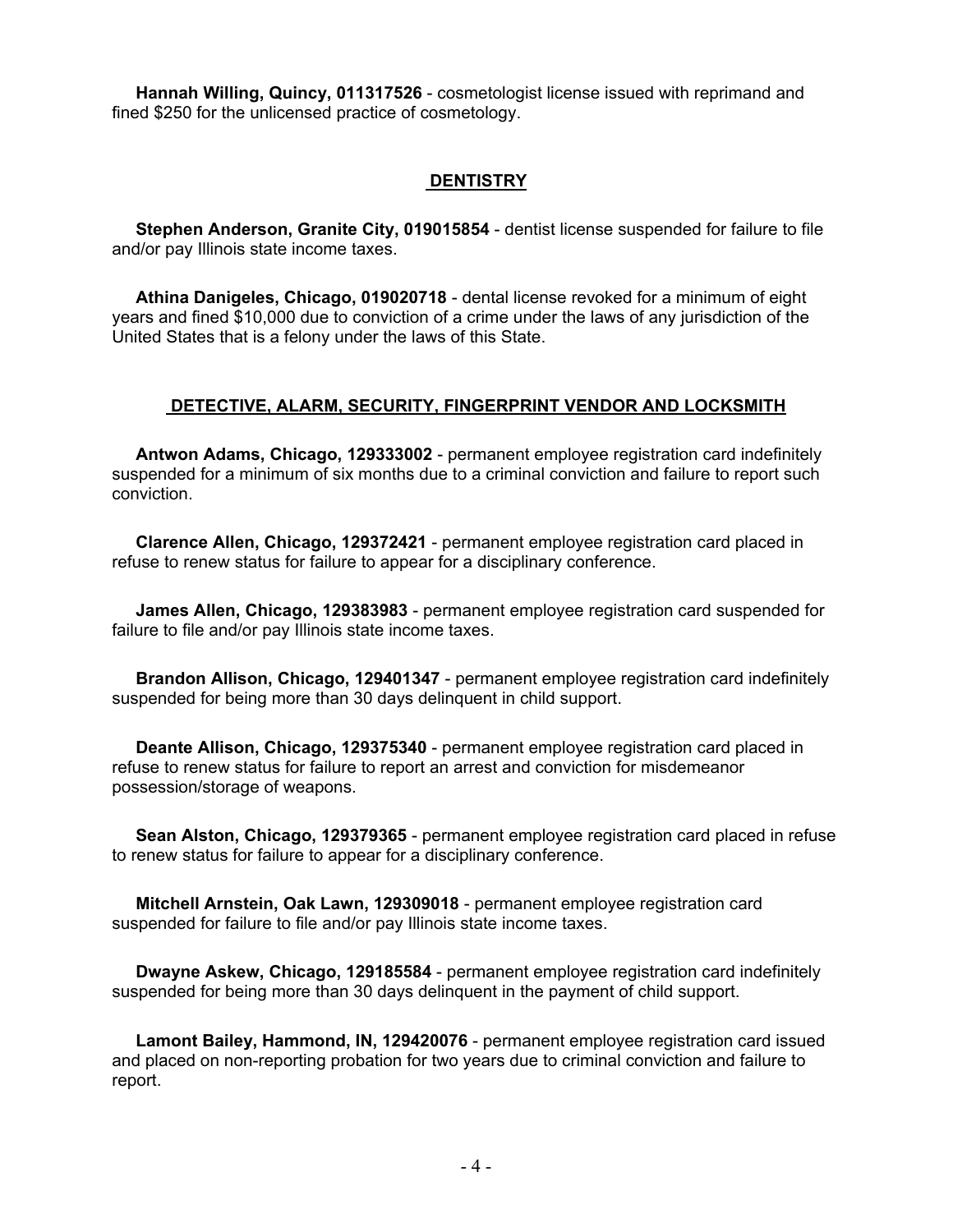**Parthenia Barnes, Chicago, 129420113** - permanent employee registration card issued and placed on non-reporting probation for one year due to criminal conviction and failure to report.

 **Antoine Beals, Chicago, 129374133** - permanent employee registration card placed in refuse to renew status for failure to appear for a disciplinary conference.

 **Jeremiah Becker, Schaumburg, 129199272** - permanent employee registration card placed in refuse to renew status for failure to appear for a disciplinary conference.

 **Gloria Bolden, Maywood, 129224216** - permanent employee registration card placed in refuse to renew status for failure to appear for a disciplinary conference.

 **Drake Booker, Chicago, 129375249** - permanent employee registration card indefinitely suspended for being more than 30 days delinquent in the payment of child support.

 **Linton Boulton, Chicago, 129297631** - permanent employee registration card suspended for failure to file and/or pay Illinois state income taxes.

 **David Bruce, Dolton, 129373202** - permanent employee registration card placed on nonreporting probation for two years due to criminal conviction.

 **Ernest Bryant, Dolton, 129369509** - permanent employee registration card suspended for failure to file and/or pay Illinois state income taxes.

 **Jerry Burton, Chicago, 129379114** - permanent employee registration card placed in refuse to renew status for failure to appear for a disciplinary conference.

 **Jimmie Campbell, Chicago, 129251253** - permanent employee registration card placed in refuse to renew status for failure to appear for a disciplinary conference.

 **Gregory Cannon, Peoria, 129391611** - permanent employee registration card indefinitely suspended for being more than 30 days delinquent in the payment of child support.

 **Roy Carthen, Chicago, 129420078** - permanent employee registration card is issued and placed on non-reporting probation for two years due to criminal conviction and failure to report.

 **Saad Caudle, Chicago, 129324712** - permanent employee registration card placed in refuse to renew status for failure to appear for a disciplinary conference.

 **Michael Chism, Chicago, 129420080** - permanent employee registration card issued and placed on non-reporting probation for four years and issuance of a firearm control card shall be prohibited indefinitely due to criminal conviction.

 **Bradley Conant, Johnsburg, 129331635** - permanent employee registration card and private alarm contractor license, 124001782 both placed in refuse to renew status for failure to report an arrest and conviction for misdemeanor domestic battery/bodily harm.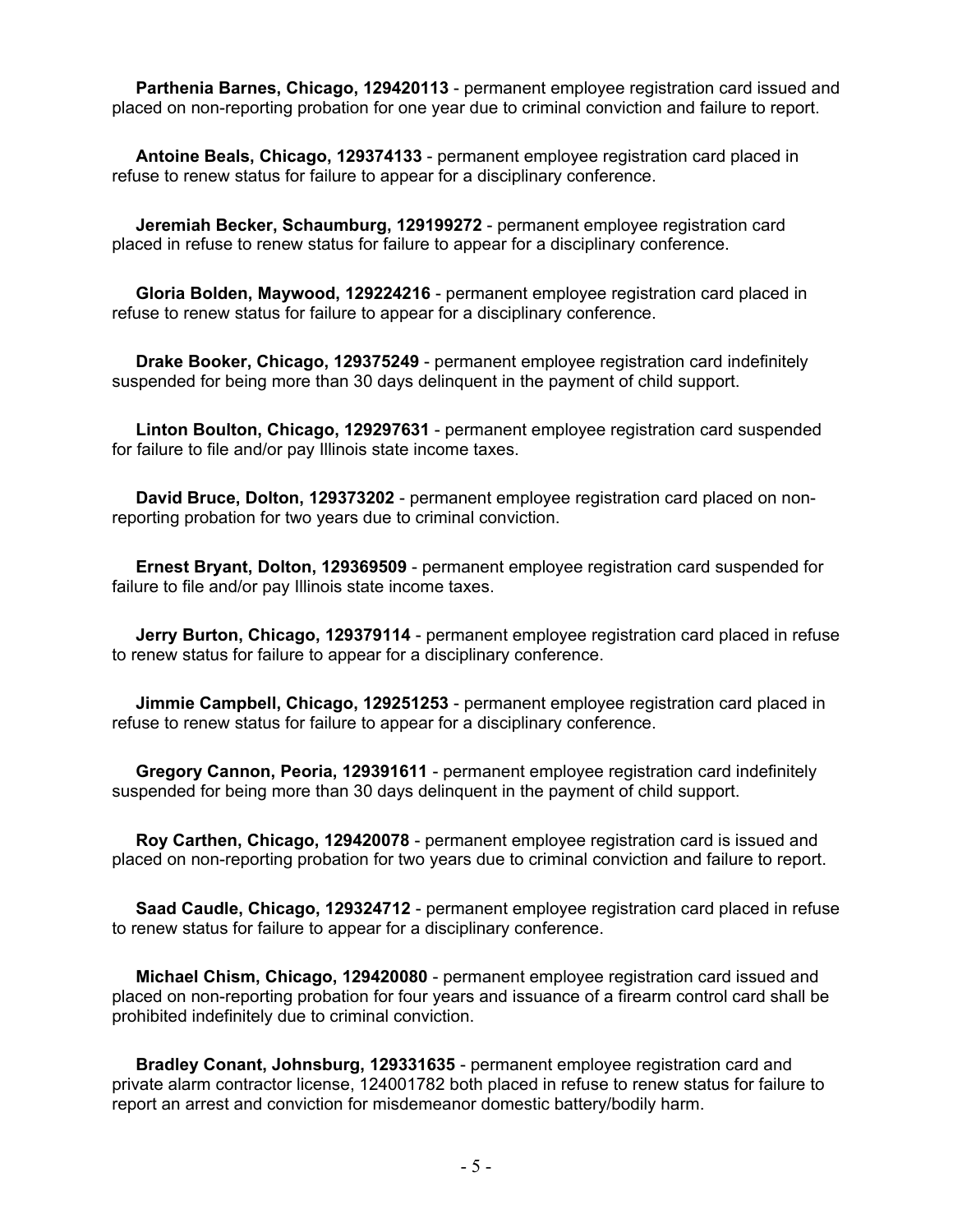**Grant Connor, Bridgeview, 129333255** - permanent employee registration card placed in refuse to renew status for failure to appear for a disciplinary conference.

 **Jeff Crum, Ottawa, 129056034** - permanent employee registration card placed in refuse to renew status for failure to appear for a disciplinary conference.

 **David Dancy, Alorton, 129371249** - permanent employee registration card indefinitely suspended for being more than 30 days delinquent in the payment of child support.

 **Gregory Davis, Riverdale, 129375614** - permanent employee registration card indefinitely suspended for being more than 30 days delinquent in the payment of child support.

 **Christopher Dennis, Oak Park, 129271461** - permanent employee registration card placed in refuse to renew status for failure to appear for a disciplinary conference.

 **Leroy Donaldson, Lansing, 129414040** - permanent employee registration card indefinitely suspended for being more than 30 days delinquent in the payment of child support.

 **Kevin Driskell, Bloomington, 129180295** - permanent employee registration card suspended for failure to file and/or pay Illinois state income taxes.

 **Gabriel Esquivel, Chicago, 129257645** - permanent employee registration card placed in refuse to renew status for failure to appear for a disciplinary conference.

 **Demarcus Evans, Chicago, 129307941** - permanent employee registration card indefinitely suspended for being more than 30 days delinquent in the payment of child support.

 **Seneca Fikes, Matteson, 129329114** - permanent employee registration card suspended for failure to file and/or pay Illinois state income taxes.

 **Hannah Fye, North Waterboro, ME, 129420107** - permanent employee registration issued and placed on non-reporting probation due to criminal conviction and failure to report.

 **Norman Gibson, Kenosha, WI, 129410482** - permanent employee registration card indefinitely suspended for being more than 30 days delinquent in child support.

 **Linda Graves, Poplar Grove, 129173903** - permanent employee registration card placed in refuse to renew status for failure to appear for a disciplinary conference.

 **Tommy Hardin, Chicago, 129281827** - permanent employee registration card suspended for failure to file and/or pay Illinois state income taxes.

 **Reginald Haynes, Chicago, 129324484** - permanent employee registration card indefinitely suspended for being more than 30 days delinquent in the payment of child support.

 **Jermaine Jointer, Chicago, 129334872** - permanent employee registration card indefinitely suspended for being more than 30 days delinquent in the payment of child support.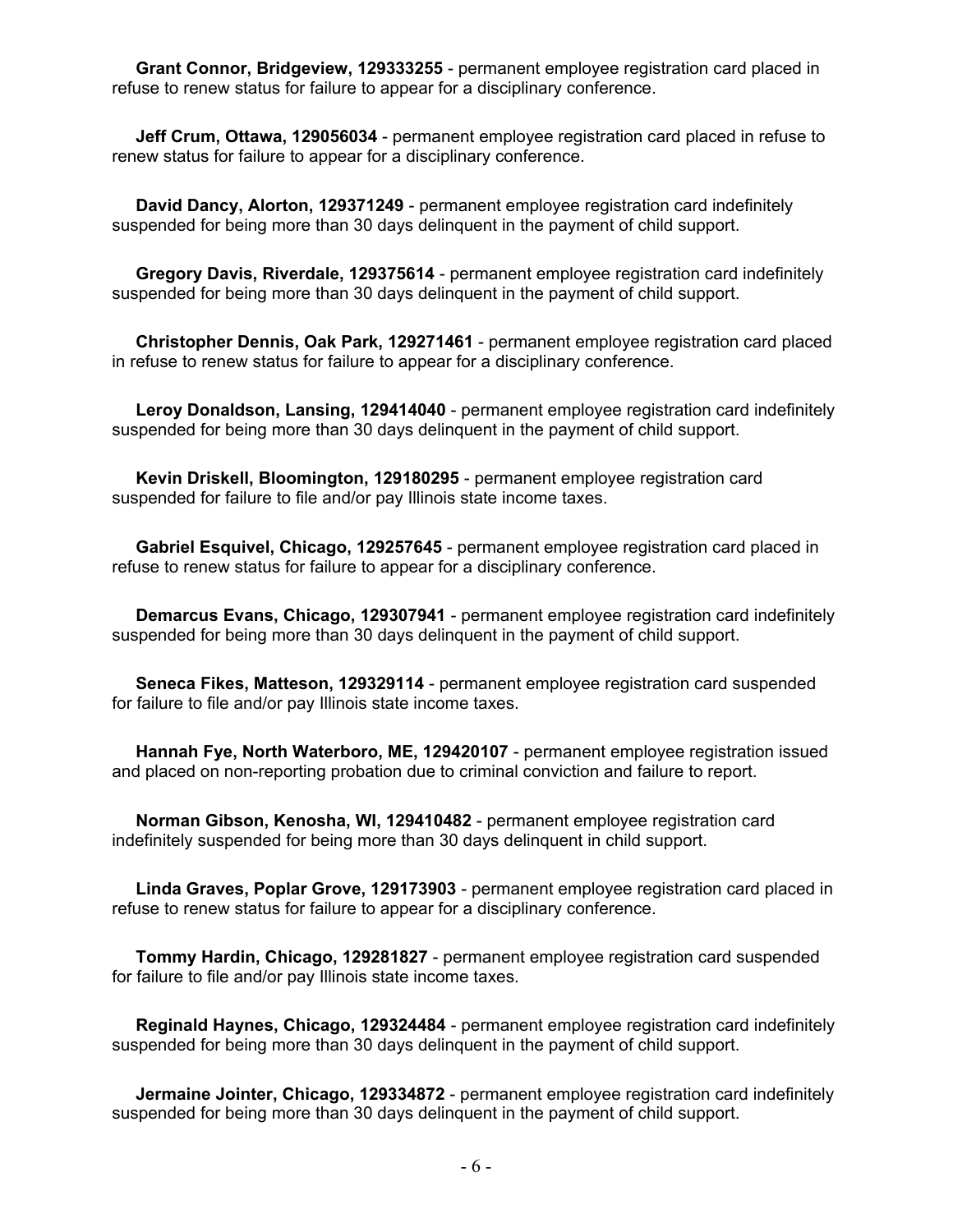**Travis Joplin, Chicago, 129346745** - permanent employee registration card suspended for failure to file and/or pay Illinois state income taxes.

 **Samuel Knight, West Frankfort, 129354737** - permanent employee registration card placed in refuse to renew status for failure to appear for a disciplinary conference.

 **Yevgeniy Kolodkin, Naperville, 129404927** - permanent employee registration card suspended for failure to file and/or pay Illinois state income taxes.

 **Dion Landfair, Calumet City, 129393370** - permanent employee registration card suspended for failure to file and/or pay Illinois state income taxes.

 **Ernest Leombruni, Byron, 129414415** - permanent employee registration card suspended for failure to file and/or pay Illinois state income taxes.

 **Davonte Lewis, Crete, 129402104** - permanent employee registration card indefinitely suspended for being more than 30 days delinquent in the payment of child support.

 **Johanson Little, Chicago, 129280641** - permanent employee registration card placed in refuse to renew status for failure to appear for a disciplinary conference.

 **Brandon Lowery, Chicago, 129381618** - permanent employee registration card indefinitely suspended for being more than 30 days delinquent in the payment of child support.

 **Dale Lucht, South Pekin, 129341025** - permanent employee registration card placed in refuse to renew status for failure to appear for a disciplinary conference.

 **Gary Manley, Chicago, 129420082** - permanent employee registration card issued and placed on non-reporting probation for one year due to criminal conviction.

 **Walter Middleton, Chicago, 129047202** - permanent employee registration card placed in refuse to renew status for failure to appear for a disciplinary conference.

 **Jasmin Miller, Whittington, 129350733** - permanent employee registration card placed in refuse to renew status for failure to appear for a disciplinary conference.

 **John Miller, Chicago Ridge, 129208270** - permanent employee registration card placed in refuse to renew status for failure to appear for a disciplinary conference.

 **Tracey Morris, Chicago, 129046782** - permanent employee registration card suspended for failure to file and/or pay Illinois state income taxes.

 **Dedrick Morris, Chicago, 129420101** - permanent employee registration card is issued and placed on non-reporting probation for three years and FCC shall be indefinitely prohibited due to criminal conviction.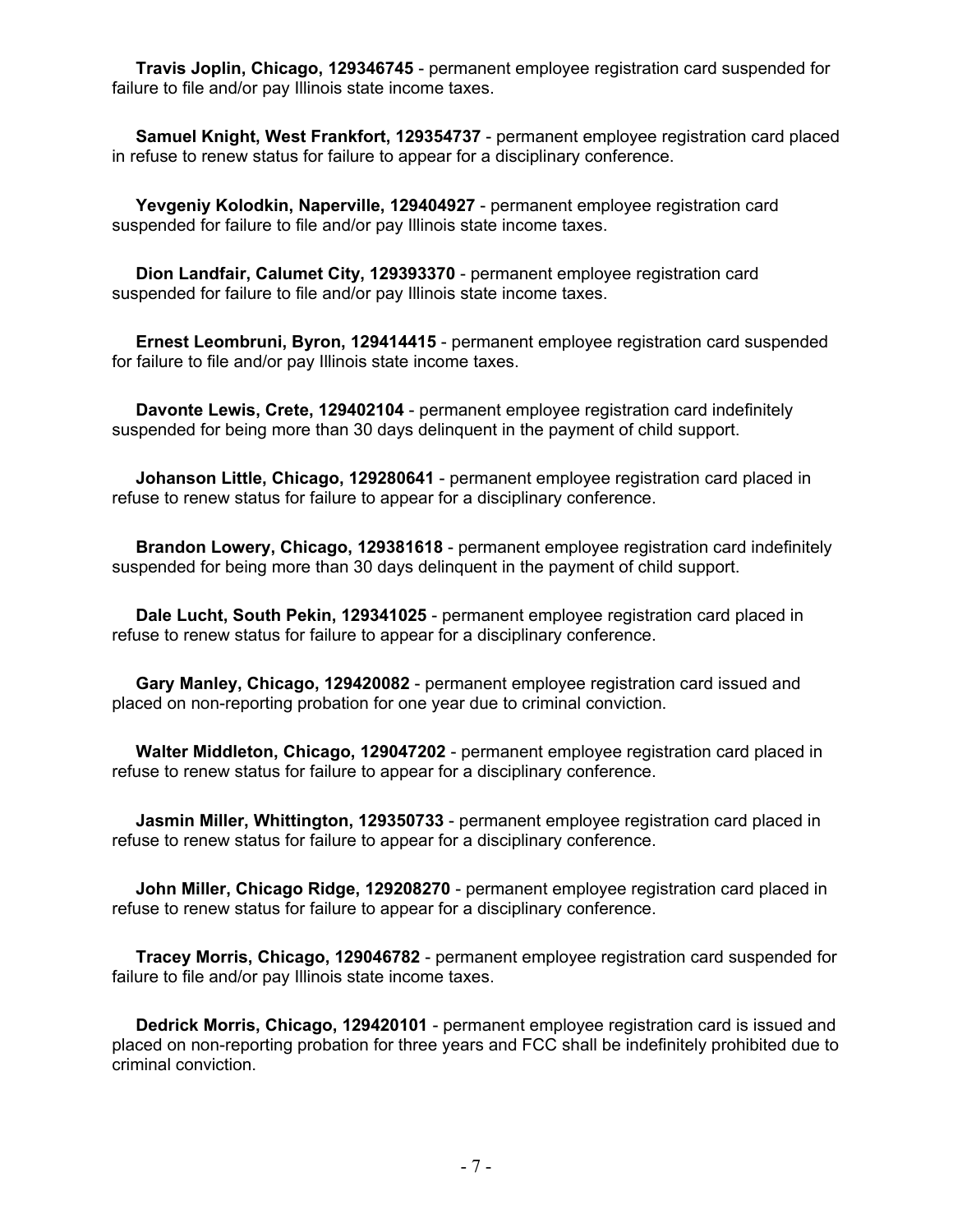**Nazra Muhammad, Chicago, 129396276** - permanent employee registration card and placed on non-reporting probation for three years and FCC shall be indefinitely prohibited due to criminal conviction.

 **Brian Ricks, Chicago, 129261059** - permanent employee registration card suspended for failure to file and/or pay Illinois state income taxes.

 **Kenneth Sanders, Chicago, 129366418** - permanent employee registration card placed on non-reporting probation for two years due to criminal conviction and failure to report.

 **Hyseal Sheppard, Chicago, 129275866** - permanent employee registration card suspended for failure to file and/or pay Illinois state income taxes.

 **Andrea Sinclair, Calumet City, 129383936** - permanent employee registration card suspended for failure to file and/or pay Illinois state income taxes.

 **Thomas Sullivan, Chicago, 129365525** - permanent employee registration card indefinitely suspended for being more than 30 days delinquent in the payment of child support.

 **Daniel Thomas, Aurora, 129255392** - permanent employee registration card placed on nonreporting probation for two years due to criminal conviction.

 **Walter Tidwell, Chicago, 129317157** - permanent employee registration card indefinitely suspended for being more than 30 days delinquent in the payment of child support.

 **Naomi Turner, Chicago, 129420073** - permanent employee registration card issued and placed on non-reporting probation for four years and FCC shall be prohibited indefinitely due to criminal conviction and failure to report.

 **Brian Warner, Chicago, 129398830** - permanent employee registration card suspended for failure to file and/or pay Illinois state income taxes.

 **Robert Washington, Chicago, 129294015** - permanent employee registration card placed on one-year non-reporting probation due to convictions and failure to report arrest and felony DUI and felony "driving with a revoked license with two or more persons injured" convictions.

 **Casmere White, Chicago, 129328904** - permanent employee registration card placed on non-reporting probation for three years due to criminal conviction and failure to report.

 **John Whitehead, Chicago, 129217001** - permanent employee registration card placed in refuse to renew status for failure to appear for a disciplinary conference.

#### **PHYSICIAN ASSISTANT**

 **Gary Gerst, Herrin, 085001255** - physician assistant license reprimanded due to unprofessional conduct.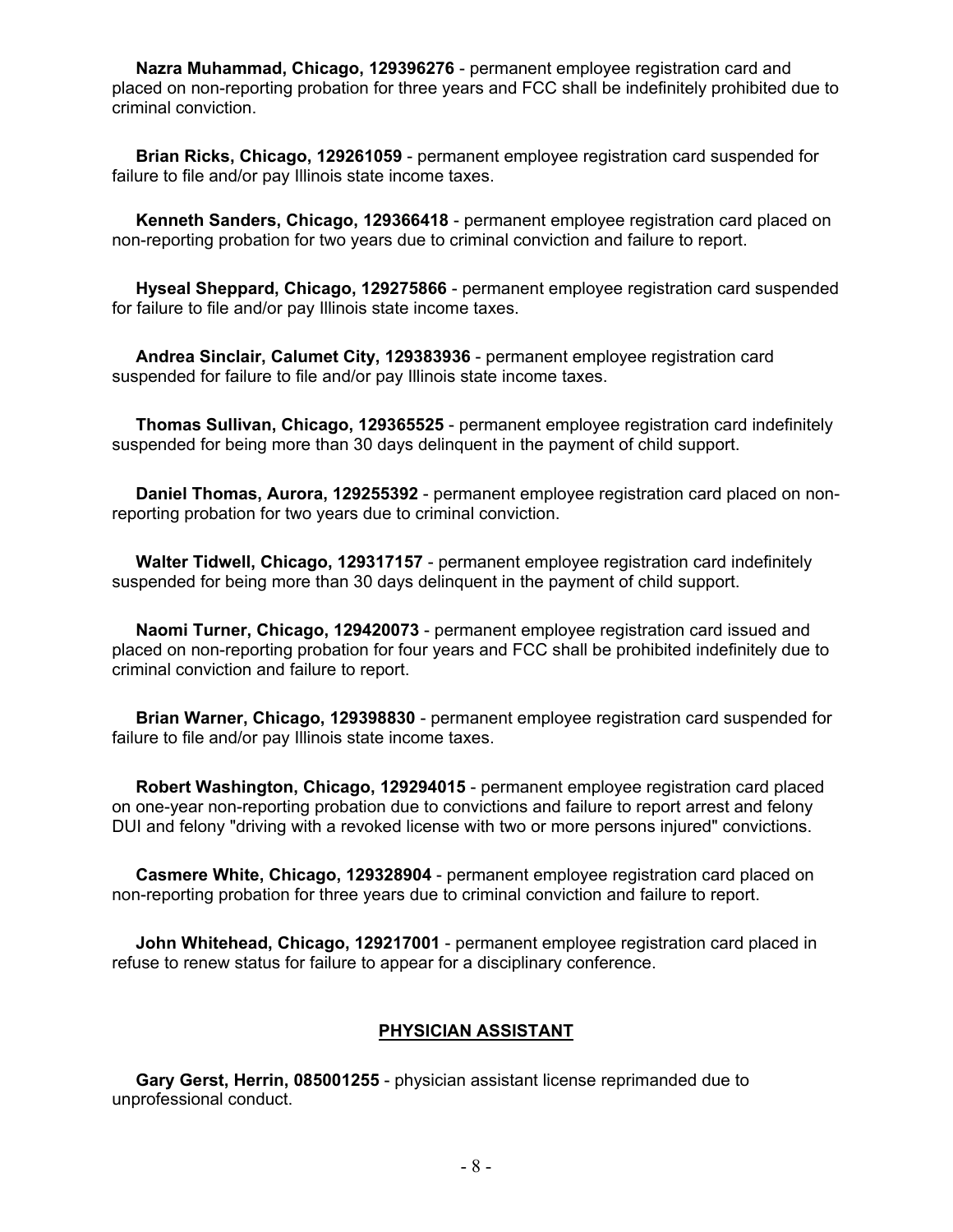#### **ROOFING**

 **Daech & Baer Roofing Co., St. Louis, MO, 104017329** - roofing contractor license fined \$3,500 for aiding and assisting in the unlicensed practice of roofing in the state of Illinois.

 **Damico Remodeling, Inc., North Riverside, 104016361** - roofing contractor license indefinitely suspended and fined \$10,000 and **Vincent J Damico, Brookfield,105004055**, qualifying party designation fined \$10,000 based on receiving fee for services not rendered, unprofessional conduct, and failing to respond to Department's written information request.

 **Home Improvement Guyz, Inc., Wood Dale, 104017361** - roofing contractor license reprimanded and fined \$1,500 after failed to provide consumer rights, waivers, and information as required.

 **Ivan Roofing and Construction, Inc., Oak Brook, 104009829** - roofing contractor license and **Ivan Shkrobut,105.004376 - qualifying party designation**, both indefinitely suspended and each fined \$8,000 based on practicing roofing contracting on a cancelled license, unprofessional conduct, and failure to respond to Department's written request for information.

 **Peoria Gutter Master, LLC, East Peoria, 104017466** - roofing contractor license reprimanded and fined \$3,500 based on aiding and assisting unlicensed practice.

 **Ready Roof Inc., Rockford, 104017463** - roofing contractor license reprimanded and fined \$3,500 for aiding and assisting in the unlicensed practice of roofing contracting in the state of Illinois.

 **Technician Roofing, Addison, 104015883** - roofing contractor license reprimanded and fined \$3,500 for aiding and assisting in the unlicensed practice of roofing contracting in the state of Illinois.

#### **MASSAGE THERAPY**

 **James Lebeau, Berwyn, 227015691** - massage therapist license placed in refuse to renew status for pleading guilty to a criminal felony charge.

.

 **Hui Cha McNutt, Mt. Prospect, 227003019** - massage therapist license placed in refuse to renew status for pleading guilty to a criminal misdemeanor conviction directly related to massage therapy practice.

 **Maryanne Muir-Gage, Whiting, IN, 227014612** - massage therapist license reprimanded and fined \$1,000 due to offering massage therapy services for compensation on an expired license.

 **Amy Parola, Herrin, 227006749** - massage therapist license placed in refuse to renew status for pleading guilty to a criminal felony charge.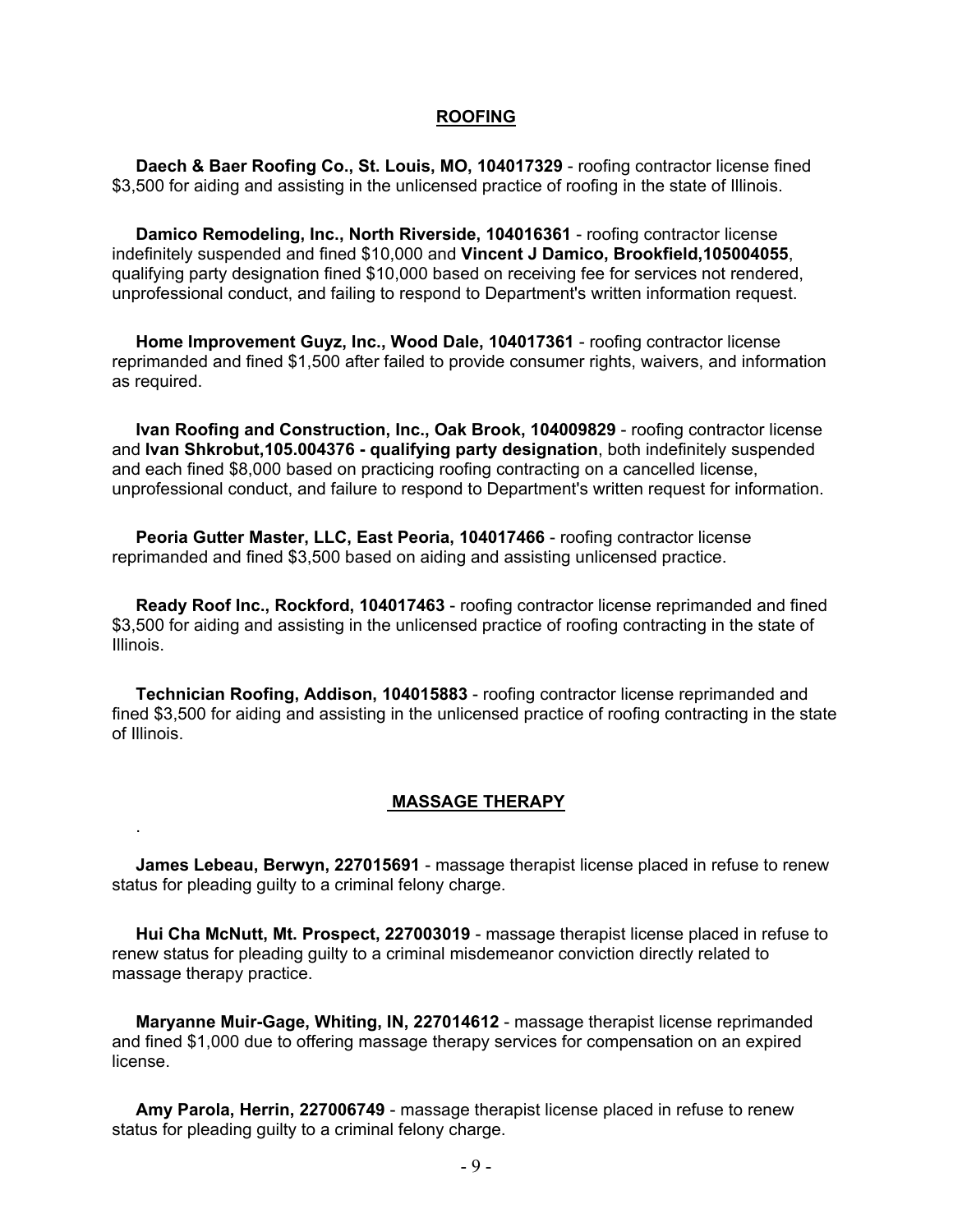**Takashi Takei, Oak Park, 227006438** - massage therapist license revoked as result of pleading and being convicted of a criminal felony charge for Aggravated Criminal Sexual Assault.

#### **MEDICAL**

 **Jean Alexandre, Oakbrook, 036046060** - physician and surgeon license reprimanded, required to pass EBAS and fined \$1,0000 and controlled substance license, **336.012737**, permanently relinquished for being employed by an unlicensed individual for approximately one week that led to surrender of DEA Registration.

 **Frank Apantaku, Chicago, 036055818** - physician and surgeon license placed on indefinite probation for a minimum of two years and controlled substance license, **336.078121**, placed on permanent inactive status after respondent withdrew his pending application for renewal of his medical staff privileges while under investigation at RML Specialty Hospital.

 **Virendra Bisla, Chicago, 036047792** - physician and surgeon license placed on indefinite probation for a minimum of two years and fined \$15,000 and controlled substance license, **336013918**, suspended for 30 days for his failure to properly prescribe controlled substance medications to a patient of his practice.

 **Shawn Bladel, Rockford, 038010820** - chiropractor license suspended for failure to file and/or pay Illinois state income taxes.

 **Lloyd Blakeman, Palos Heights, 036090891** - physician and surgeon license and controlled substance license, **336052497**, both indefinitely suspended for a minimum of 18 months, effective March 1, 2018, for inappropriately prescribing controlled substances to a patient of his practice.

 **Annie Borders-Blackwell, Winstonville, MS, 036105807** - physician and surgeon license placed in refuse to renew status due to a sister-state discipline imposed by Mississippi revoking her license due to a Federal Felony Conviction.

 **Gregory Castello, Lombard, 036091537** - physician and surgeon license placed on indefinite probation for a minimum of one year and fined \$10,000 and controlled substance license, **336053090**, suspended for 30 days for his failure to properly supervise and oversee the ordering and distribution of Phentermine-based controlled substance medications while a Medical Director of the practice between December 2016 and April 2017.

 **Alexander Chaikin, Groveland, 036104538** - physician and surgeon license and controlled substance license, **336065346**, both temporarily suspended due to mental impairment, substance abuse, and practicing medicine while impaired.

 **Nicole Charder, New York, NY, 036144959** - physician and surgeon license issued with reprimand after the Department received information that the New York State Board of Medicine entered an order reprimanding and censuring applicant's New York Physician Licensure for failure to file a report as required under New York State law.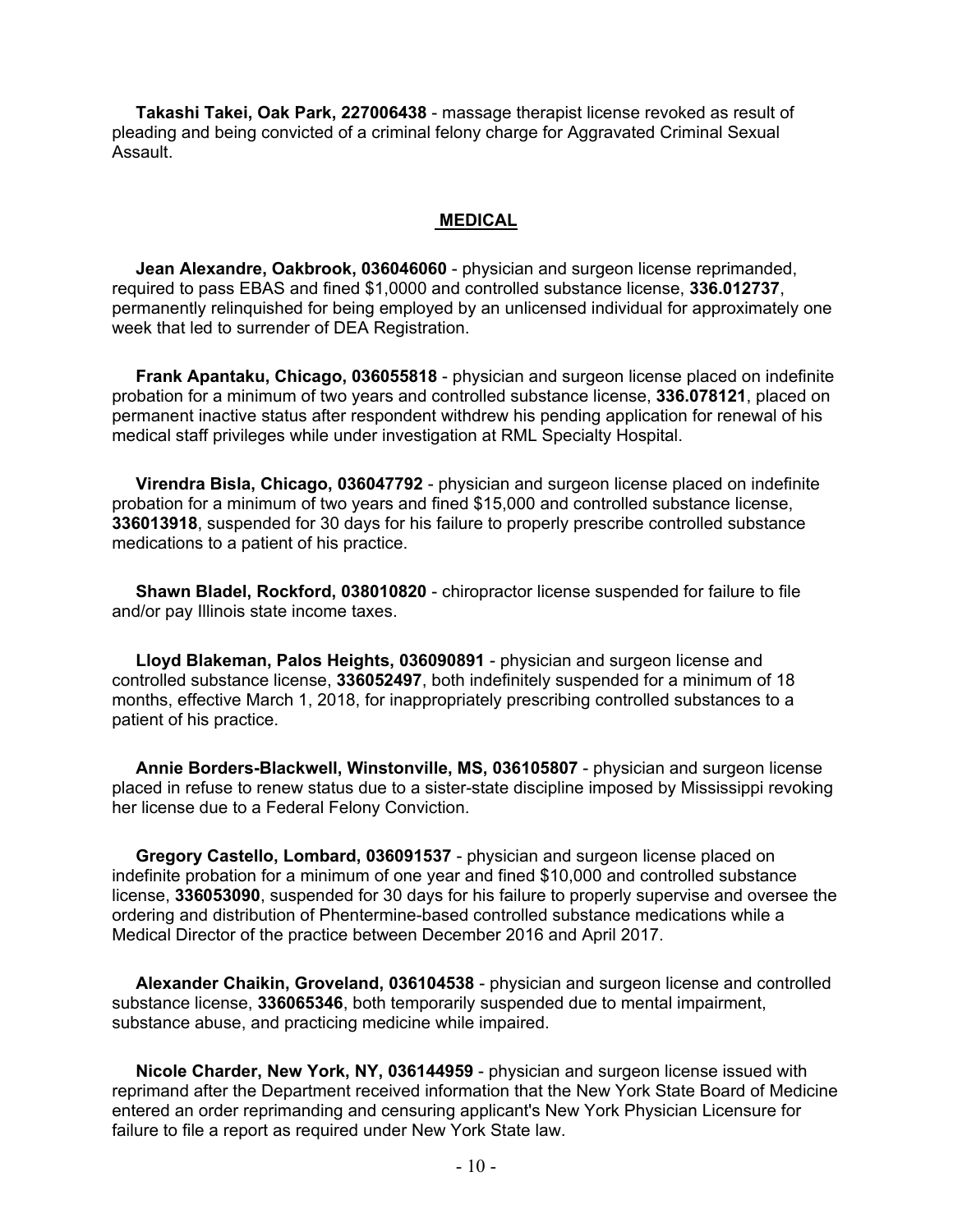**Roberto Davila-De Pedro, San Juan, Puerto Rico, 036140828** - physician and surgeon license placed on indefinite probation after the Department received information that the Puerto Rican Board of Medical Licensing and Disciplinary Action ordered that respondent cease and desist from practicing plastic surgery procedures and imposed a monetary penalty of \$5,000.

 **Linda Forestier, Springfield, 036055781** - physician and surgeon license placed in refuse to renew status because respondent failed to meet generally accepted standards of clinical practice so as to raise reasonable concern for the safety of patients when, during her clinical performance as a doctor, her medical condition posed a reasonable probability of substantial harm in her clinical practice to Veterans Affairs beneficiaries, staff, or self, and her clinical privileges were revoked on or about July 26, 2017.

 **Ehtesham Ghani, Brookfield, 036092503** - physician and surgeon license suspended for 30 days, followed by indefinite probation for a minimum of two years and fined \$15,000 and controlled substance license, **336090165**, indefinitely suspended for entering into a business relationship with unlicensed individual for the purpose of establishing a weight-loss program and delegated his prescribing and dispensing authority to a Nurse Practitioner that did not have an active Illinois Controlled Substance License.

 **Sara Glassgow, Kewanee, 036126499** - physician and surgeon license reprimanded and fined \$1,000 for allegations arising from complications in multiple surgeries.

 **Amjad Khan, Oakbrook Terrace, 036047270** - physician and surgeon license suspended for six months, followed by indefinite probation for a minimum of three years and controlled substance license, **336013507**, permanently relinquished after he relinquished his clinical privileges at Elmhurst Memorial Hospital while under investigation for his conduct with a patient that he met at the hospital.

 **Elie Korban, Jackson, TN, 036121914** - physician and surgeon license reprimanded due to a sister-state discipline in Tennessee.

 **Robert Langley, Naperville, 038008715** - chiropractor license suspended for failure to file and/or pay Illinois state income taxes.

 **James Meyers, Louisville, KY, 036104120** - physician and surgeon license voluntarily relinquished following an adverse action taken against his Kentucky medical license.

 **Clinton Mohr, Marion, 036119956** - physician and surgeon license reprimanded and must complete 30 hours of CME due to negligent prescribing habits.

 **Peter Mulhern, Ocala, FL, 036144988** - physician and surgeon license issued with reprimand for allegations related to a sister-state discipline from Massachusetts and for unprofessional conduct.

 **Noel Nequin, Cicero, 036042099** - physician and surgeon license and controlled substance license, **336010256**, both restored to permanent inactive status.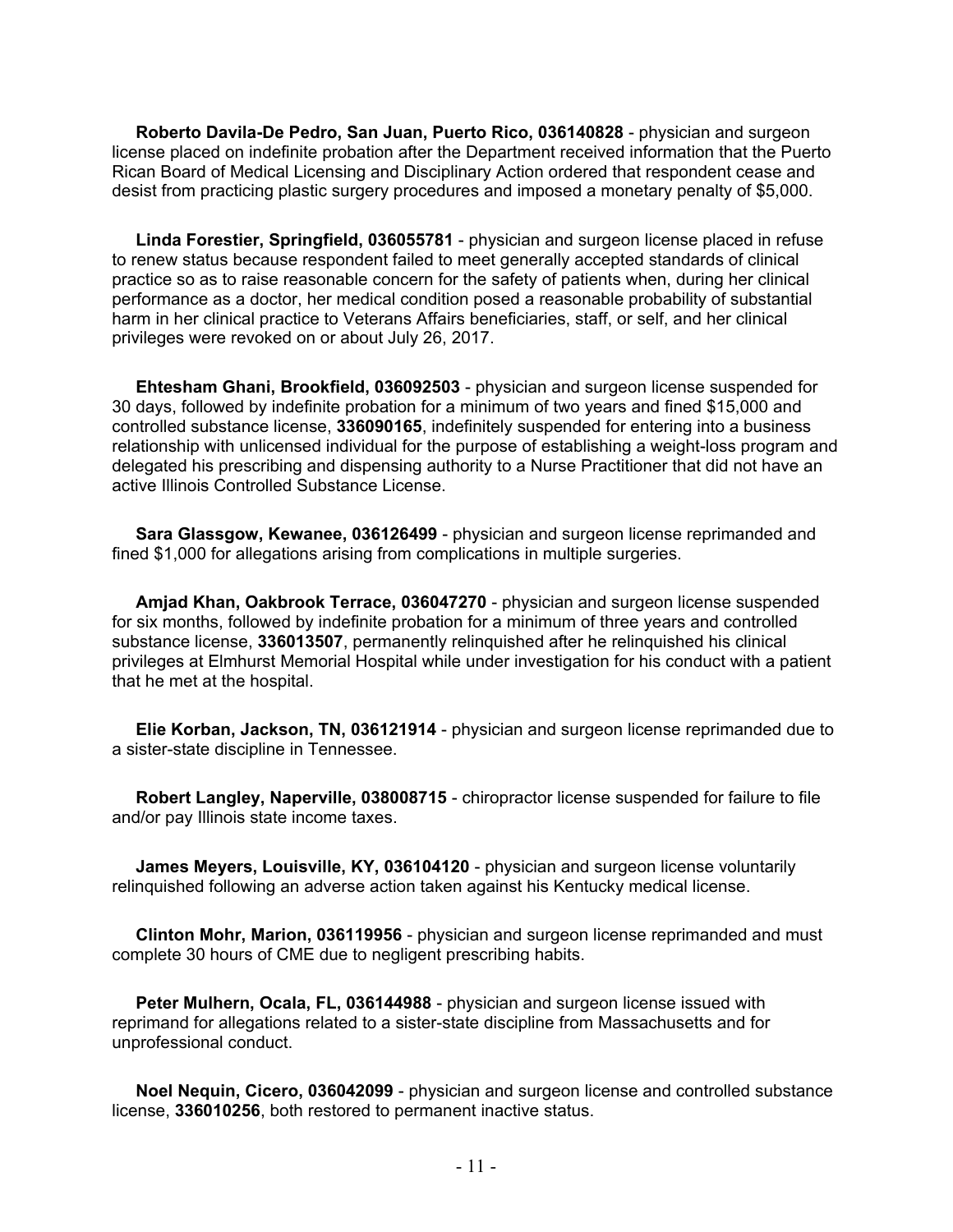**Yaseen Odeh, Palos Park, 036083325** - physician and surgeon license suspended for 18 months effective retroactive to October 6, 2017, followed by indefinite probation for a minimum of three years and controlled substance license, **336045607**, indefinitely suspended for inappropriately prescribing controlled substances for patients of his private practice that led to surrender of his DEA Registration for cause in September 2017 as well as failure to timely turn over medical records pursuant to the Medical Disciplinary Board Subpoena and failure to disclose disciplinary action by another state board on his 2017 renewal application.

 **Patrick O'Donnell, Springfield, 036108929** - physician and surgeon license reprimanded due to allegations of aiding and abetting an unlicensed practice and for failure to respond to a 10-day letter sent by a Deputy Medical Coordinator.

 **Allen Palmer, Clayton, MO, 036043089** - physician and surgeon license placed on permanent inactive status due to discipline by the state of Kansas.

 **Joseph Probst, South Beloit, 038008186** - chiropractor license suspended for 60 days, followed by indefinite probation for a minimum of one year and fined \$10,000 for disclosing 1998 conviction for mail fraud in Missouri on his 2017 renewal license application.

 **Daniel Robertson, Grand Rapids, MI, 036144989** - physician and surgeon license issued and placed on indefinite probation for a minimum of four years for allegations related to a sisterstate discipline from Michigan for unprofessional conduct.

 **Basudeb Saha, Crystal Lake, 036052882** - physician and surgeon license suspended for six months and fined \$1,000 for his failure to disclose on his hospital credentialing application that he was a subject of a hospital investigation of boundary violations with several co-workers that resulted in his resignation from Centegra Hospital-McHenry in April 2012.

 **Jeffrey Saunders, Pensacola Beach, 036141166** - physician and surgeon license reprimanded based on discipline imposed by the Medical Boards of Florida and California.

 **Richard Schock, Peoria, 036055474** - physician and surgeon license reprimanded due to allegations he failed to timely diagnose and treat sepsis and septic shock in a patient.

 **Cindy Sirois, Sea Ranch Lakes, FL, 036116538** - physician and surgeon license reprimanded due to sister-state discipline in the state of North Carolina.

 **Jemiere Smith, Chicago, 036087325** - physician and surgeon license automatically, indefinitely suspended for a minimum of 12 months for violations of terms of her current Department's Probation.

 **Ernest Tanner, Beardstown, 038008378** - chiropractor license restored to indefinite probation for a minimum of one year effective upon payment of fees and filing of forms.

 **Jason Terrell, Burnet, TX, 036131657** - physician and surgeon license placed on permanent inactive status due to a sister-state discipline in the state of New Hampshire.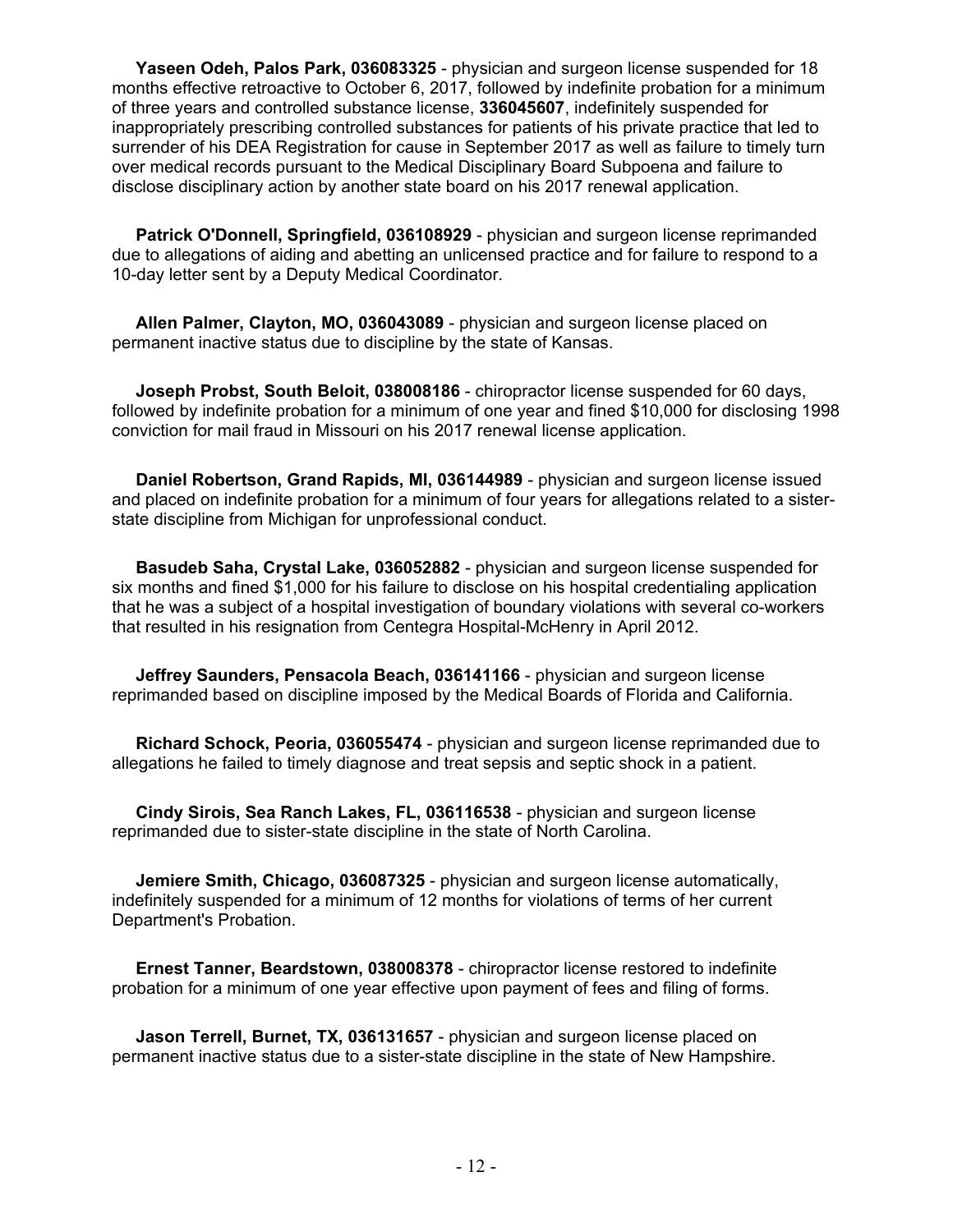**Theresa Walden, Elgin, 036064887** - physician and surgeon license placed on indefinite probation for a minimum of two years for failure to properly prescribe controlled substance medications to three patients of her practice.

 **Rajeev Winfred, St. Petersburg, FL, 036145091** - physician and surgeon license issued with reprimand and must take and pass EBAs within six months due to sister-state discipline from West Virginia in 2004 whereby Applicant agreed to have his license reprimanded and other conditions for a five-year term based on allegations of sexual misconduct.

 **John Wohlwend, Hudson, OH, 036097272** - physician and surgeon license reprimanded after the Department received information that the Hawaii Medical Board issued a reprimand and a \$1,500 fine against respondent's medical license.

 **Witold Zajewski, Mount Prospect, 036096849** - physician and surgeon license restored to indefinite probation for a minimum of three years and controlled substance license, 336063325, indefinitely suspended, 12 months minimum, effective retroactive to June 29, 2017 for inappropriately prescribing controlled substances to patients of his practice.

#### **NURSING**

 **Kehinde Adeyemi, Country Club Hills, 041350351** - registered nurse license and licensed practical nurse license, **043085157,** both indefinitely suspended for being more than 30 days delinquent in the payment of child support.

 **Lisa Carter, Quincy, 043070083** - licensed practical nurse license indefinitely suspended for a minimum of six months because of cases pending for Aggravated Battery of a Peace Officer, Obstructing Justice, Attempt to Destroy Evidence, Resisting a Police Officer, Driving Under the Influence of Alcohol and Illegal Possession/Transpiration of Liquor.

 **Julie Craft, Greenville, SC, 041240298** - registered nurse license placed in refuse to renew status for a sister-state discipline in the state of South Carolina.

 **Pamela Davis, Homewood, 041190214** - registered nurse license suspended for failure to file and/or pay Illinois state income taxes.

 **Helena Davis, Matteson, 041371732** - registered nurse license suspended for failure to file and/or pay Illinois state income taxes.

 **Lydie Desronvil, South Holland, 041335439** - registered nurse license suspended for failure to file and/or pay Illinois state income taxes.

 **Constance Flint, Chicago, 041296017** - registered nurse license placed in refuse to renew status for a sister-state discipline in the state of California.

 **Pamela Graham, Oak Lawn, 041307446** - registered nurse license suspended for failure to file and/or pay Illinois state income taxes.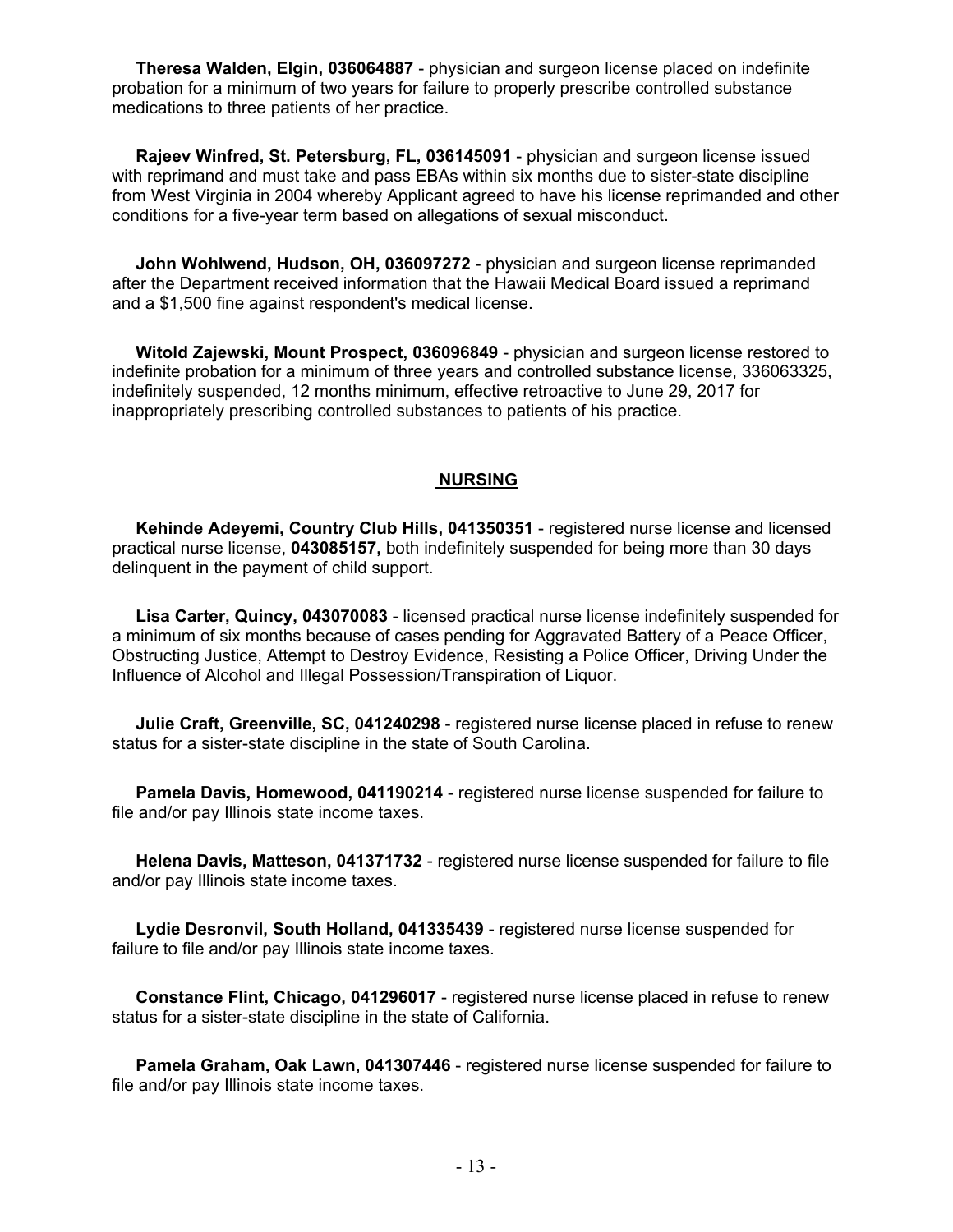**Diana Gumila, Streamwood, 041263385** - registered nurse license indefinitely suspended for a minimum of three years and fined \$5,000 based on her criminal felony conviction for Medicare Fraud.

 **Jane Hawksley, Chicago, 041201388** - registered nurse license and advanced practice nurse license, **209002701**, both suspended for failure to file and/or pay Illinois state income taxes.

 **Janice Hayman, Plano, TX, 041370561** - registered nurse license placed in refuse to renew status for a sister-state discipline in the state of Texas.

 **Jennifer Hurlbutt, Robinson, 041341189** - registered nurse license and advanced practice nurse license, **209005227**, both placed in refuse to renew status after her Alaska license was disciplined due to practicing without a license.

 **Claire-Lise Kempf, Des Moines, IA, 041380199** - registered nurse license placed in refuse to renew status after her Iowa license was disciplined due to failing to assess, accurately document, or report the status of a patient or client.

 **Maria Khatib, Beaumont, CA, 041259918** - registered nurse license indefinitely suspended for a sister-state discipline from the state of Florida.

 **Jennifer McElfresh, O'Fallon, MO, 041380701** - registered nurse license placed in refuse to renew status after her Missouri license was disciplined because of writing and signing unauthorized prescriptions.

 **Cassandra Pierce, Ottumwa, IA, 041436739** - registered nurse license reprimanded for a sister-state discipline in the state of Iowa.

 **Maureen Pusateri, Homewood, 041298728** - registered nurse license placed in refuse to renew status for a sister-state discipline in the state of Arizona.

 **Alyssa Regnier, New Lenox, 041431528** - registered nurse license automatically, indefinitely suspended for a minimum of 12 months for violating the terms of a Department Agreement.

 **Elizabeth Roach, Vincennes, IN, 041270114** - registered nurse license reprimanded for a sister-state discipline.

 **Lisa Sipes, Champaign, 041343831** - registered nurse license placed in refuse to renew status for a sister-state discipline in the state of Alaska.

 **Sally Voice, Princeton, 041386374** - registered nurse license placed in refuse to renew status after her Arizona license was disciplined due to drug diversion and physical impairment.

 **Larry Wilkes, Chicago, 209011804** - advanced practice nurse license indefinitely suspended for being more than 30 days delinquent in the payment of child support.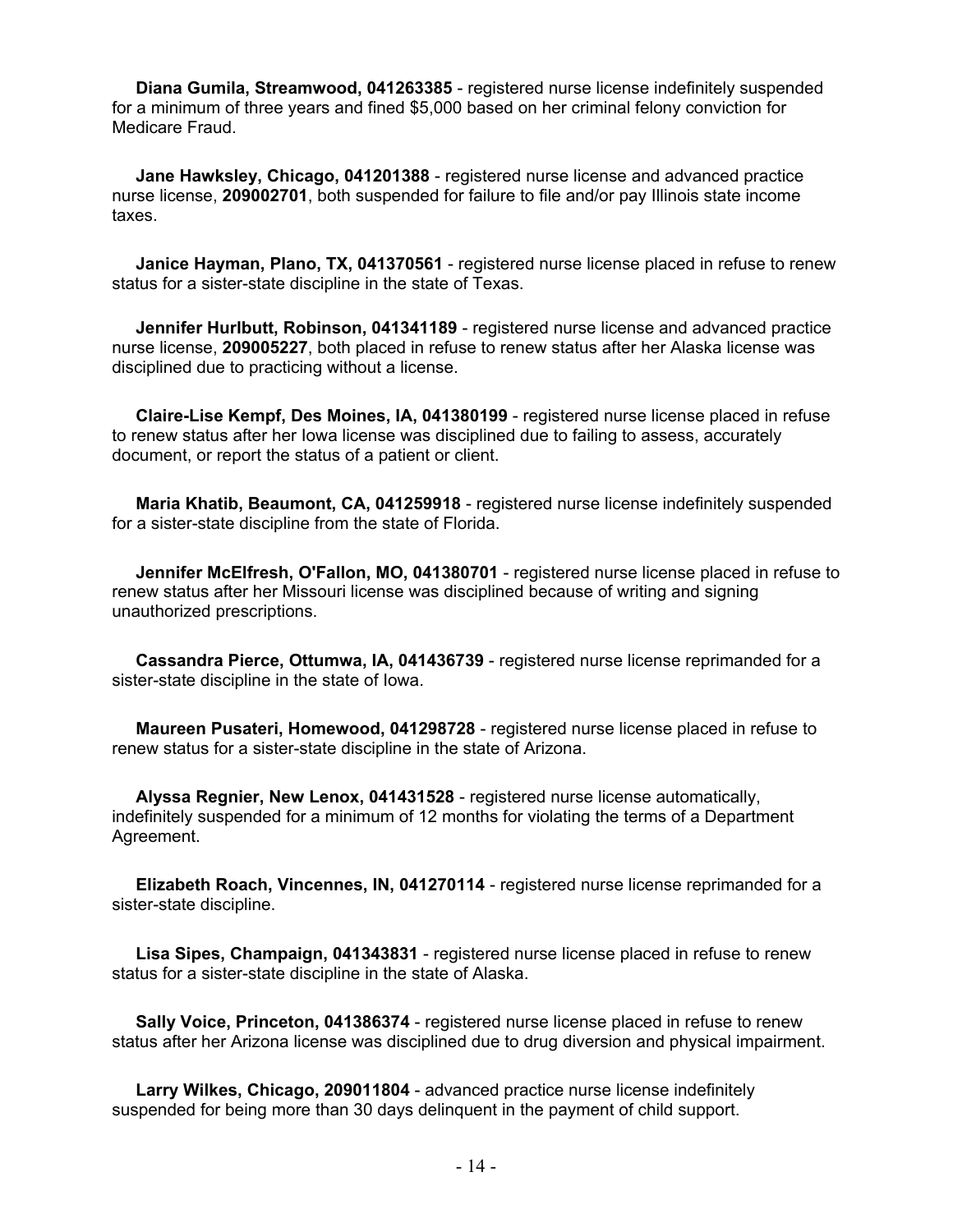**Rebecca Wilson, Eufaula, OK, 041360951** - registered nurse license placed in refuse to renew status for a sister-state discipline in the state of Oklahoma.

 **Kathleen Woznicki, Chicago, 041399783** - registered nurse license placed in refuse to renew status based on a sister-state discipline from Utah.

#### **OCCUPATIONAL THERAPY**

 **Rochelle Norman, Chicago, 056004510** - occupational therapist license suspended for failure to file and/or pay Illinois state income taxes.

#### **PHYSICAL THERAPY**

 **Mubarak Mirjat, Burr Ridge, 070007214** - licensed physical therapist license suspended for failure to file and/or pay Illinois state income taxes.

#### **PROFESSIONAL COUNSELOR**

 **Olgo Smith, Streamwood, 180006109** - licensed clinal professional counselor license suspended for failure to file and/or pay Illinois state income taxes.

 **James Stephens, Chicago, 180005262** - licensed clinical professional counselor license suspended for failure to file and/or pay Illinois state income taxes.

#### **PUBLIC ACCOUNTANT**

 **Juannell Jefferson, Chicago, 065022875** - licensed certified public accountant license suspended for failure to file and/or pay Illinois state income taxes.

 **John Shoults, Chicago, 239002444** - registered certified public accountant license revoked and fined \$2,500 for diverting funds from a client's bank account for his own personal use.

#### **RESPIRATORY CARE**

 **Amber Jacobson, Chapin, 194004125** - respiratory care practitioner license suspended for failure to file and/or pay Illinois state income taxes.

#### **SOCIAL WORKER**

 **Daniel Binael, Evanston, 149013849** - licensed clinical social worker license suspended for failure to file and/or pay Illinois state income taxes.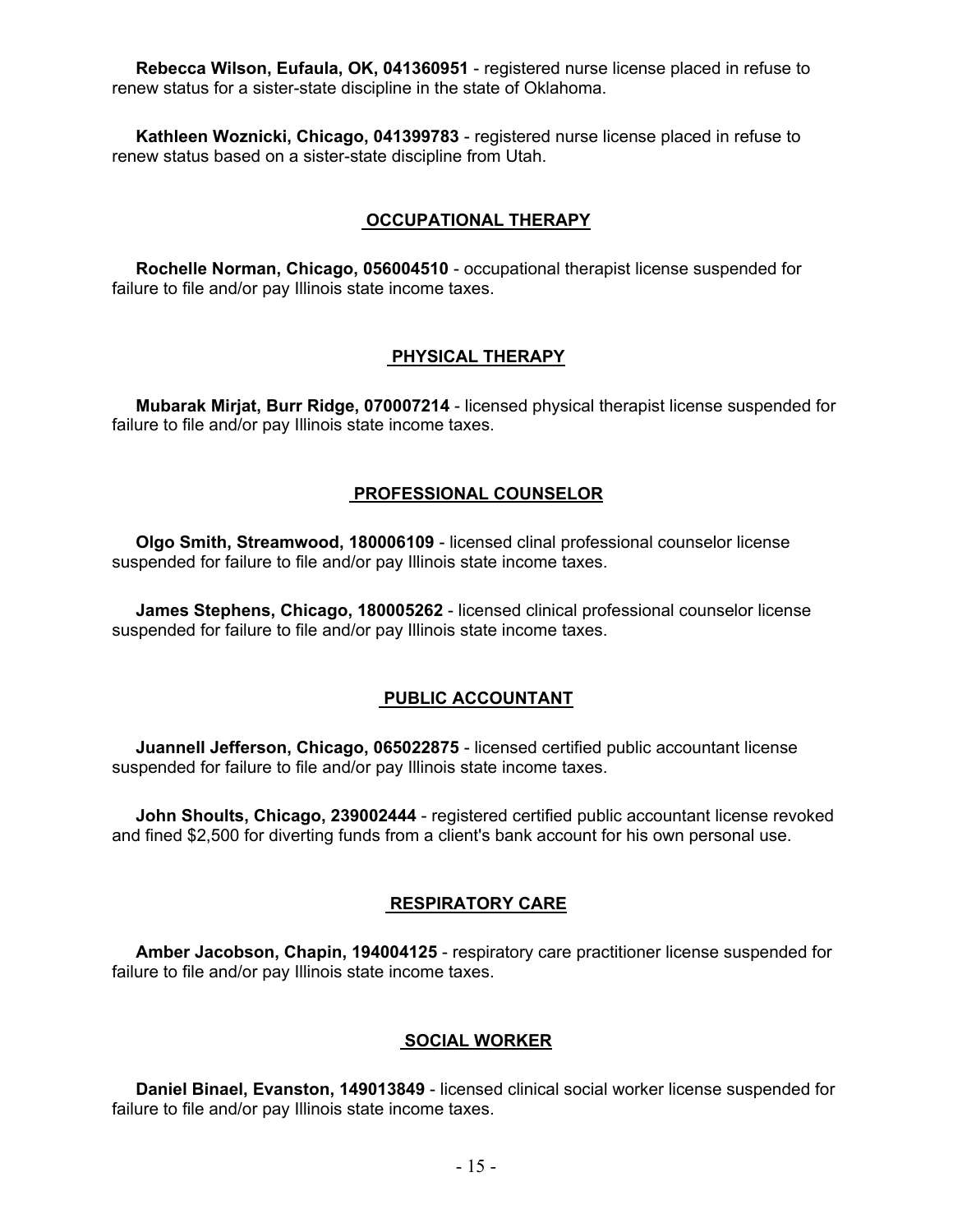**Charles Sternberg, Chicago, 149003830** - licensed clinical social worker suspended for failure to file and/or pay Illinois state income taxes.

# **DIVISION OF REAL ESTATE**

### **HOME INSPECTOR**

 **John Mulhern, Riverside, 450011378** - home inspector license suspended for failure to file and/or pay Illinois state income taxes.

## **REAL ESTATE**

 **Brandie Anne Allen, Downers Grove, 475168660** - real estate broker license suspended for failure to file and/or pay Illinois state income taxes.

 **Kristin Blankenship, Shiloh, 475144915** - real estate broker license indefinitely suspended and fined \$500 for engaging in dishonorable, unethical, and unprofessional conduct by arranging for work to be done on a property without the authorization from her client and failed to respond to inquiries regarding the listing.

 **Allen Brown, Chicago, 475144632** - real estate broker license suspended for failure to file and/or pay Illinois state income taxes.

 **Nikki Burnett, Richton Park, 475145544** - real estate broker license suspended for failure to file and/or pay Illinois state income taxes.

 **Helen Clark, Chicago, 47110746** - real estate managing broker license shall remain suspended until she complies with the Director's Order of May 18, 2015 for having failed to provide information requested by the Department and make available to the Department all escrow records and related documents maintained about the practice of real estate.

 **Kia Clinton, Gary IN, 475158327** - real estate broker license suspended for failure to file and/or pay Illinois state income taxes.

 **Patrick Doherty, Palos Hills, 471017710** - real estate managing broker license fined \$500 for failing to respond to Department requests for documents.

 **Elena Falco, Downers Grove, 471014157** - real estate managing broker license and **Grove Residential Group, Downers Grove, 478026479,** real estate corporation license both suspended for a minimum period of six months and each fined \$2,500 for failure to furnish required documents.

 **Linda Hattar, Homer Glen, 475161338** - real estate broker license suspended for failure to file and/or pay Illinois state income taxes.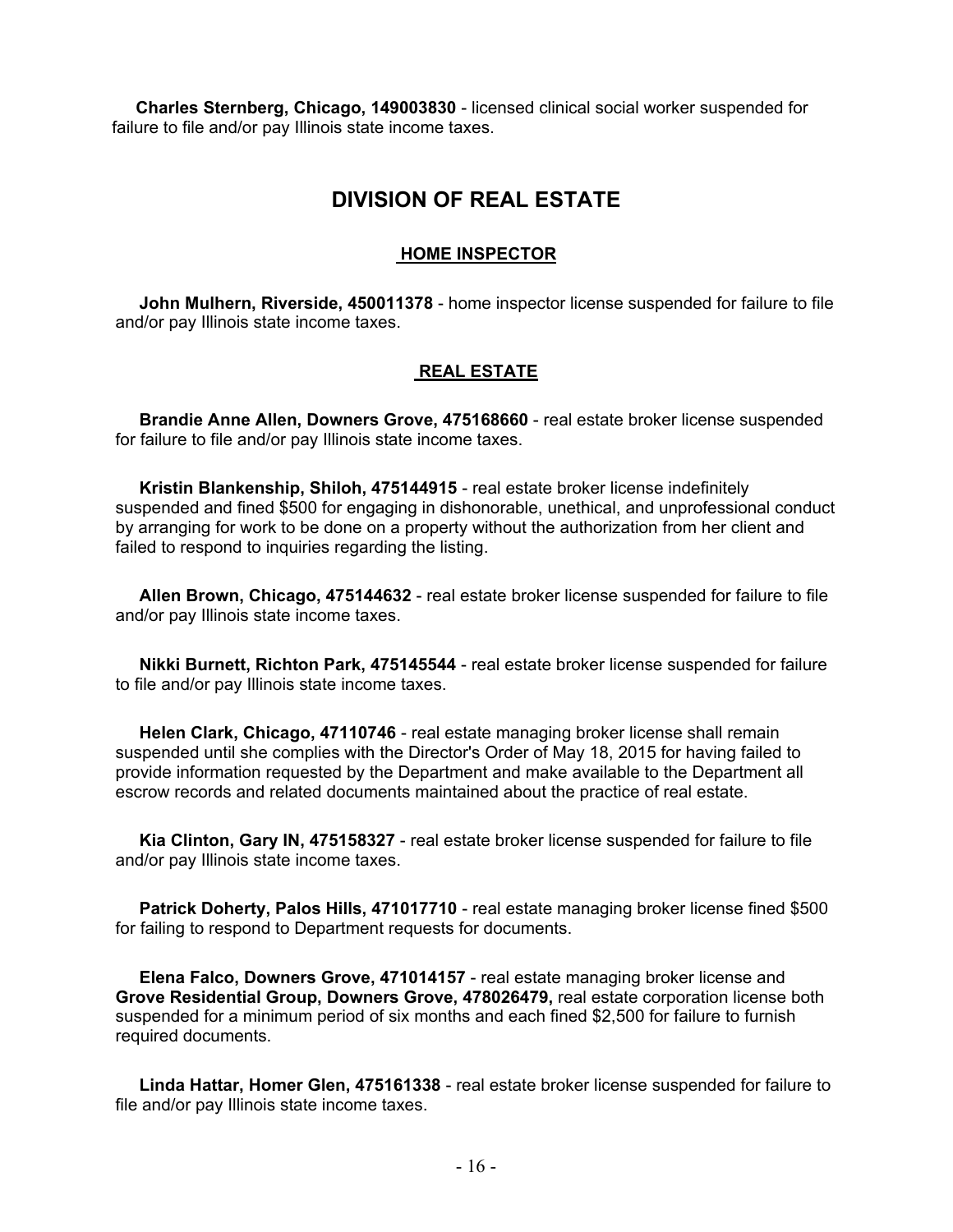**Tyrone Hueston, Chicago, 475128641** - real estate broker license suspended for failure to file and/or pay Illinois state income taxes.

 **Irwin Kushner, Highland Park, 471009023** - real estate managing broker license fined \$1,000 for engaging in unprofessional conduct by improperly recording a lien against a residential property for the purpose of receiving compensation.

 **Heather MacFarland, Chicago, 475159400** - real estate broker license suspended for failure to file and/or pay Illinois state income taxes.

 **Connie Mathes, Saint Clair Shores MI, 471006144** – real estate managing broker license and **KMG Prestige, Inc., Mt. Pleasant, MI, 478026745 -** real estate corporation license fined \$2,500, owed jointly and severally, for aiding in the unlicensed practice of real estate. **Tamara Beccue, Flora, IL, 473.015975 -** real estate leasing agent license fined \$500 for engaging in the practice of real estate without a valid license and **Jason Washington, Chicago, 473015892 -** real estate leasing agent license fined \$500 for engaging in the practice of real estate without a valid license.

 **Thomas McClayton, Winnetka, 475148079** - real estate broker license suspended for failure to file and/or pay Illinois state income taxes.

 **Nick Nastos, Chicago, 475143054** - real estate broker license suspended for failure to file and/or pay Illinois state income taxes.

 **Maurice Newman, Plainfield, 475154490** - real estate broker license suspended for failure to file and/or pay Illinois state income taxes.

 **Christopher Olson, Chicago, 475144330** - real estate broker license suspended for failure to file and/or pay Illinois state income taxes.

 **Joshua Orlan, Skokie, 471006701** - real estate managing broker suspended for failure to file and/or pay Illinois state income taxes.

 **Jeffrey Pedriana, Lockport, 475175949** - real estate broker license indefinitely suspended for being more than 30 days delinquent in the payment of child support.

 **Timothy Robinson, Chicago, 475164883** - real estate broker license suspended for failure to file and/or pay Illinois state income taxes.

 **Sanjeev Sharma, Chicago, 475152346** - real estate broker license indefinitely suspended for being more than 30 days delinquent in the payment of child support.

 **Shaw Real Estate Group, Chicago, 478025511** - real estate corporation license upon remand from the Circuit Court of Cook County for consideration of the discipline imposed in this matter, it is ordered that the license shall remain indefinitely suspended for a minimum period of three years and fined \$18,000; and **Jack Shaw, Glenview, 475129660 -** real estate broker license shall remain indefinitely suspended for a minimum period of three years and fined \$18,000.